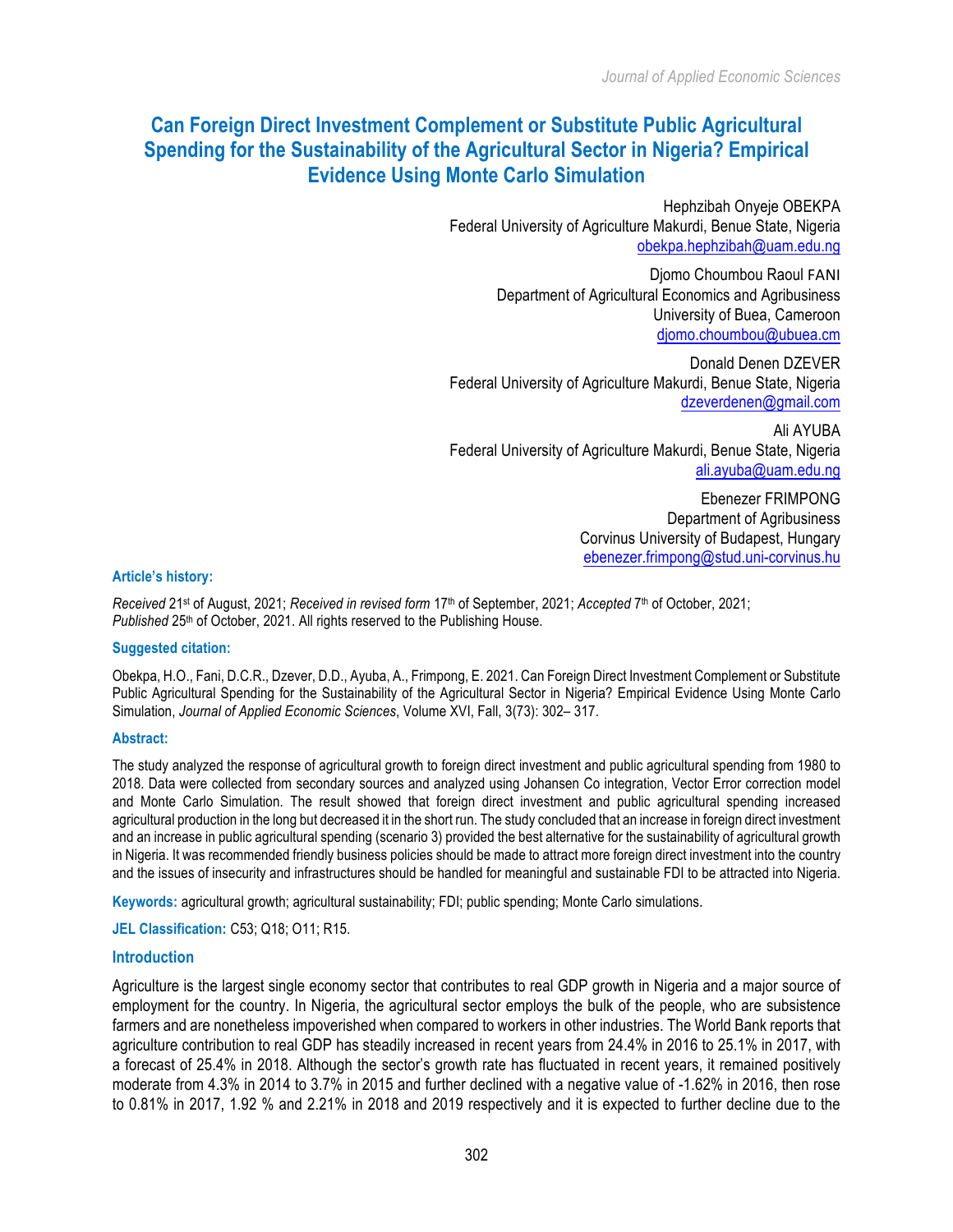COVID-19 lockdown effect where people stopped spending, "one person's spending is another person's income". (World Bank Development Indicators 2020).

Government expenditure or public spending refers to outflow of resources from government to other sectors of the economy (Nurudeen and Usman 2010, Chiekezie *et al*. 2020). Public expenditures in agriculture have experienced a long-term increase over the past decades. Even when considering spending in real terms and in per capita terms (*i.e*. adjusting for population growth), public spending per person increased from about \$1,900 in the 1980's to about \$2,450 in the 2000's. In 2020, general government revenue for Nigeria was about #9,667 billion. Although the Nigeria general government revenue has witnessed instability substantially in recent years, it tends to increase through 2001 - 2020 period ending at #9,667 billion in 2020. However, general government total expenditure for Nigeria was about ₦18,672 billion. The overall government total expenditure in Nigeria increased from 2,510 billion LCU in 2001 to 18,672 billion LCU in 2020 growing at an average annual rate of 12.97%. (Evgenia 2016, World Bank Development Indicators 2020).

Foreign Direct Investment (FDI) is the largest and most stable indicator in capital flows and is important for economic growth. Relatively, it has become an important alternative in the development finance processes (Global Development Finance 2005). The Central Bank of Nigeria statistics shows that Nigeria's FDI inflow reached US\$2.23 billion in 2003, it rose to US\$5.31 billion in 2004 (a 138% increase) and rose again to US\$9.92 billion (an 87% increase) in 2005. The figure however declined slightly to US\$9.44 billion in 2006 and averaged 1366.45 USD Million in 2007 reaching an all-time high of 3084.90 USD Million in the fourth quarter of 2012, and a record low of 501.83 USD Million in the fourth quarter of 2015 (CBN 2016).

In Nigeria, research on the impact of FDI on economic growth have shown various results and submissions across time, despite the agriculture sector's lucrativeness as a source of FDI that might contribute to economic development and progress (Obekpa *et al*. 2020).

The aim of this study is to examine if public agricultural spending's (capital expenditures) crowds out foreign private investment or whether changes in public spending's (capital expenditures) and foreign private investment are consistent with trends and patterns of Nigerian's agricultural growth and sustainability considering a possible FDI substituting public agricultural spending. This study contributes to the existing literature in varying ways; firstly, analyzing the effects of public spending's and foreign direct investment on agricultural growth and sustainability will serve as a benchmark to assess if there is a negative, neutral or positive relationship and if they are dependent of each other overtime (Adekunle 2020, Chiekezie *et al*. 2020, Chaudhary 2016, Iddrisu *et al*. 2015). Secondly, in Nigeria, the agricultural sector employs the bulk of the people, who are subsistence farmers and are nonetheless impoverished when compared to workers in other industries. A study like this can help the government decrease unemployment which is a surging problem in the country through correct policies for the expansion of the agricultural sector.

Furthermore, studies have focused either on FDI and agricultural growth, FDI and poverty, public expenditures or Foreign aid and FDI, agricultural growth such as: Iamsiraroj (2016), Magombeyi and Odhiambo (2017), Djomo *et al*. (2017), Younsi *et al*. (2021), Rao *et al.* (2020). However, little or no emphasis have been made to holistically look at the direct and indirect impact of FDI and public expenditure on agricultural growth in Nigeria. It is in consonance with this evident background that this study used one of the most causality econometric approach to conduct a comprehensive analysis of FDI and public spending on agricultural growth in Nigeria.

Finally, unlike other studies which have used dynamic computable general equilibrium model and the ARIMA/GARCH model to estimate and forecast outcomes, this study intends to employ the Vector Error Correction Model and the Monte Carlos simulation to test for the degree at which public agricultural spending and foreign direct investment affects agricultural growth in Nigeria at 10%. The superiority of this model is due to the fact that is able to test for robustness of the result of the model, identify model inputs that cause significant uncertainty, search for errors in the model, help fix model inputs that have no effect on the output and enhance communication from modelers to decision makers as well as finding regions in the space of input factors for which the model output is either maximum or minimum. In light of this, this study intends to contribute to this emerging field of research by examining the influence of foreign direct investment and public agricultural spending on Nigeria's agricultural sector while adjusting for other important variables. The study's data spans 1981 to 2018, allowing it to cover Nigeria's recession in 2016 as well as intermittent flooding in 2018.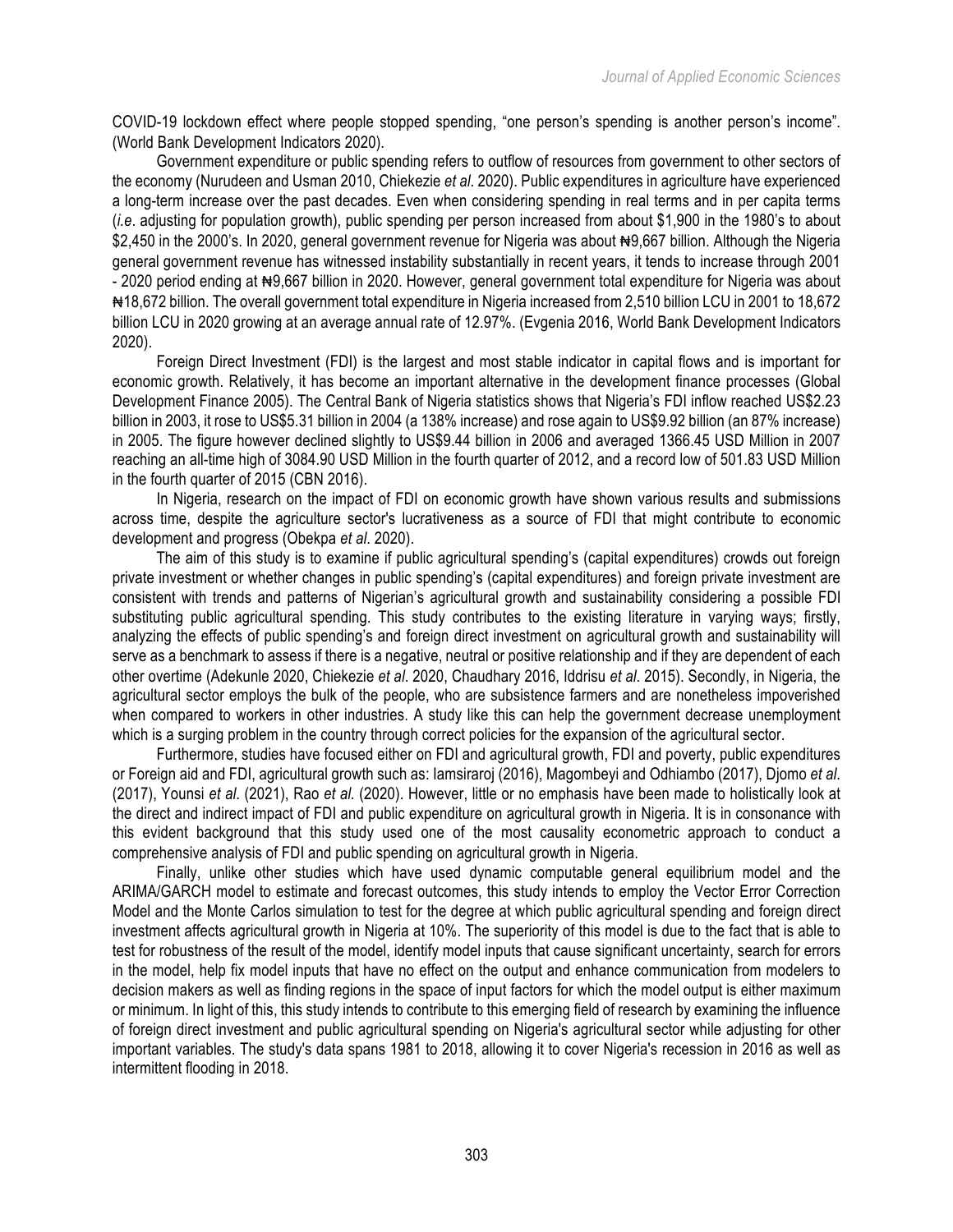The remainder of the paper is organized as follows: literature review (which explores relevant literature), methodology (which explains the data and method utilized), results and discussion (which displays and explains the analysis' conclusions), and concluding remarks (which concludes the paper and discuss the limitation of the study).

# **1. Literature Review**

The review of this paper covers several empirical views about the level to which Foreign Direct Investment (FDI) and public agricultural spending for the sustainability of the agricultural sector in Nigeria. Capital inflows (private and public inflows) have been opined to boost the performance of the economy according to the endogenous and neoclassical growth theory taking into consideration a sustainable agricultural development (Obekpa *et al.* 2020, Adegbite and Adetiloye 2013).

# 1.1. Foreign Direct Investment (FDI) and Public Agricultural Spending

Many research papers show that FDI has become a sustainable strategy conducive to profitable investment, taking into account the future prospects of the allocated agricultural production. Agricultural production has the potential to attract FDI, especially in developing countries, which needs much more investment to enhance the positive and/or ameliorate the negative effect on agricultural productivity given the agricultural resources available.

Macro-economic adjustments and deregulation, plus policies to attract foreign direct investments are believed to strongly affect the overall productivity of the agricultural sector of a developing nation like Nigeria (Obekpa *et al.* 2020, Odior 2014). Edewor *et al.* (2018) observed that, Foreign Direct Investment and its attendant growth by the neoclassical theory of economic growth and the investment sustains agricultural productivity.

The agricultural productivity of Ghana's total public spending in agriculture, considering administrative costs within total public spending was observed to be very low from 2006 to 2012, while the total spending in agriculture, considering (EFC) administrative costs was significantly different from 2006 - 2012 indicating the low public spending on the agricultural sector. On the other hand, the researchers observed an increasingly private spending on the agricultural sector considering administrative costs and the focus of the private investor was about the sustainability of public spending to the agricultural sector (FAO 2014). In estimating and analyzing the public spending as against foreign direct investment, it was identified that the agricultural sectors from 2015-2016 will have a constant growth rate till 2022 and the farmers' income will increase by 9.23% annually with foreign direct investment compared to public spending. This shows a positive impact productivity of the agricultural sector in the short run, but has a negative impact on the agricultural sector productivity in the long run (Iddrisu *et al.* 2015, FAO 2014).

There is evidence from the Indian government, that public capital spending declined for the private capital spending to sustain the agricultural sector from Rs 1,02,269 crore, up from Rs 64,022 crore in 2015-16. This indicates the significant role of FDI in agricultural sector (https://www.downtoearth.org.in/news/agriculture/private-andgovernment-who-is-investing-how-much-on-agriculture--65296, accessed 27/12/2020).

# 1.2. Foreign Direct Investment (FDI) and Agricultural Sustainability

To examine the relationship of Foreign Direct Investment and sustainable agricultural productivity, Akinwale *et al.* (2018) used the Error Correction Model with Nigeria's public agricultural spending data on variables used from 1986 to 2015 period of time. They observed that Foreign Direct Investment has a direct significant relationship on agricultural sustainability when it comes to agricultural production, where a change in Foreign Direct Investment will make a significant change in agricultural sustainability considering productivity in same direction.

Foreign direct investment is gradually gaining popularity in the agribusiness in Africa however, foreign direct investment in Africa still remains low considering other countries in Africa including Nigeria with about 10.5% of the global foreign direct investment. For agricultural sustainability and growth, several relevant and significant avenues have been created for private-sector investments, in particular in the form of foreign direct investment to sustain agricultural productivity (Fiedler and Iafrate 2017).

Similarly, the sustainability of the agricultural sector in Indian is highly depended on the private sector investment compared to the public sector investment. In view of this, the prime minister of India; Prime Minister Narendra Modi calls for more private investment in agricultural production while the agricultural sector is already sustaining on private investments, mostly from the debt -ridden smallholder farmers. This is as a result of the very low level of the share of public investment and the capital investment by the Indian government on the agricultural sector. This indicates the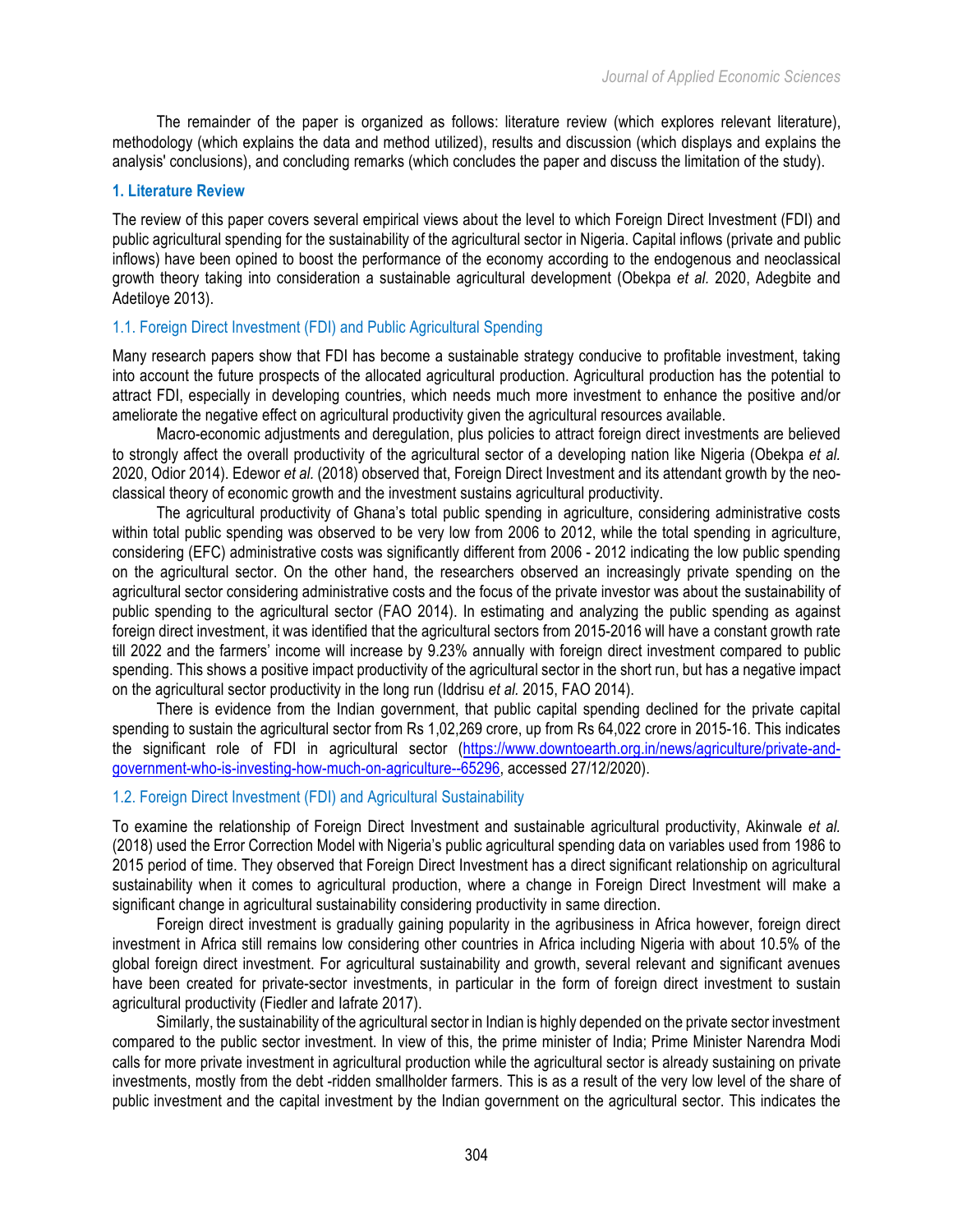need of private sector investment in the form of foreign direct investment since it's the backbone of the agricultural sector for sustainability (https://www.downtoearth.org.in/news/agriculture/private-and-government-who-is-investinghow-much-on-agriculture--65296, accessed 27/12/2020).

# 1.3. Agricultural Foreign Direct Investment (AFDI) and Monte Carlo Simulation

Agricultural foreign direct investment seems increasing in the global economy of agribusiness but the investment risk analysis is what most foreign investors considers before final investment decision. In considering this, Bela-Gergely and Botond (2016) observed that Montecarlo simulation for an investment risk analysis management will help to prepare the realization of any agricultural investment. They further found out a positive correlation with agricultural investment and Montecarlo simulation on investment risk analysis decision that brought a long run success in the finances of the Romanian farmers.

Jianweiand Renfu (2009) noticed that, Montecarlo simulation is a simple model to use and faster in measuring the level of risk involved with analyzing the systems of agricultural investment especially suitable for food and agricultural products investment. This helps increasing productivity and competitiveness of the agricultural sector with cost effectiveness and justified decisions on assessment of an agricultural investment (Bela-Gergely and Botond 2016).

# **2. Methodology**

# The Study Area

The study was carried out in Nigeria, located in the West African region which lies between longitudes 3° and 14° East and latitudes 4° and 14° North. It has a land mass of 923,768 sq.km. It is bordered to the north by the Republics of Niger and Chad; it shares borders to the west with the Republic of Benin, while the Republic of Cameroun shares the eastern borders right down to the shores of the Atlantic Ocean which forms the southern limits of Nigerian Territory.

# Method of Data Collection

Secondary data consisting of annual time series spanning a period of 38 years (1981-2018) based on the availability of data were used for the analysis. Particularly, data on the values agricultural growth, foreign direct investment, public agricultural spending, exchange rate, inflation and labor from World Bank database indicators and National Bureau of Statistics (NBS).

# Data Analysis Techniques

Augmented Dickey Fuller test (ADF) alongside Philip-Perron test were used for stationary test of variables. Vector error correction model (VECM) was used to analyze the effect of public expenditures and foreign direct investment on agricultural growth while Monte Carlo simulation was used to examine the effect of changes (10%) in public expenditures and foreign direct investment on agricultural growth.

| Variables                                | Measurement                                          | Source     | Symbol       |
|------------------------------------------|------------------------------------------------------|------------|--------------|
| Agricultural growth                      | Naira equivalent                                     | World Bank | <b>AGRIC</b> |
| Public expenditures in agriculture       | Naira equivalent                                     | <b>NBS</b> | <b>PUB</b>   |
| Foreign direct investment in agriculture | Naira to USD equivalent                              | <b>NBS</b> | <b>FDI</b>   |
| Agricultural labor                       | Number of people employed in the agricultural sector | World Bank | I B          |
| Exchange rate                            | Naira to USD equivalent                              | World Bank | EX           |
| Inflation rate                           | Naira equivalent                                     | <b>NBS</b> | <b>INF</b>   |

#### Table 1. Description of variables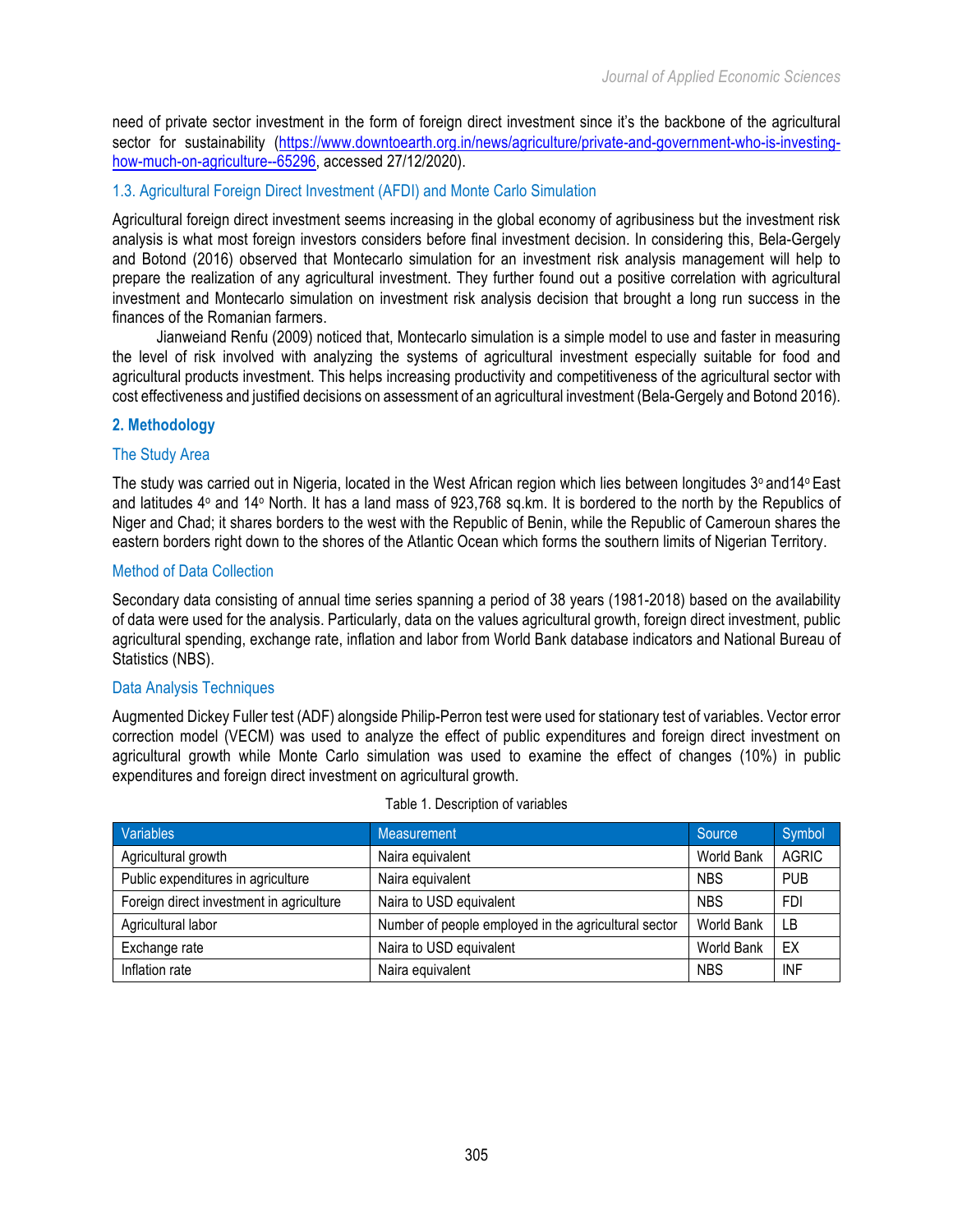#### Description of Analytical Tools

#### § *Augmented Dickey Fuller test (ADF)*

This analytical tool with the constant term and trend can be specified as follows:

$$
\Delta Q_{t} = \alpha_{0} + \alpha_{1} t + \beta Y_{t-i} + \sum_{i=1}^{p} \delta_{i} \Delta Y_{t-i} + \varepsilon_{t}
$$
\n
$$
\tag{1}
$$

*where*: Q = (agricultural sector growth; public agricultural spending in agriculture; agricultural labor; inflation rate; exchange rate; foreign direct investment in agriculture),  $\alpha_0$  = constant,  $\alpha_1$  = coefficient of the trend series,  $p$ 

- = lag order of the autoregressive process,  $Y_{t-1}$  = lagged value of order one of  $Y_{t-1}$  and  $\mathcal{E}_t$  = error term.
- *Johansen Co Integration Test*

A linear combination of two or more *I*(1) series may be stationary or *I*(0), in which case the series are co-integrated. The null hypothesis for the Johansen Co-integration test  $(H!:\,r=0)$  implies that co-integration does not exist, while the alternative hypothesis  $(H!; r > 0)$  implies that it does. If the null for non-co-integration is rejected, the lagged residual from the co-integrating regression is imposed as the error correction term in a Vector Error Correction Model (VECM) given below as:

$$
\nabla Y_t = \prod Y_{t-1} + \sum_{i=1}^{k-1} \tau_i \nabla Y_{t-1} + u + \varepsilon_t \tag{2}
$$

*where:*  $\nabla Y_t$  = First difference of a  $(n \times i)$  vector of the n variables of interest (malnutrition);  $\prod = (n \times n)$  Coefficient matrix associated with lagged values of the endogenous dependent variables;  $Y_{t-1}$  = Lagged values of  $Y_t$ ;  $\tau = (n \times (k-1))$  Matrix of short-term coefficients;  $u = (n \times 1)$  Vector of constant;  $\varepsilon_t = (n \times 1)$  vector of white noise residuals.

§ *Vector Error Correction Model* 

A vector error correction (VECM) model is a restricted VAR designed for use with non stationary series that are known to be cointegrated. The cointegration term is known as the error correction term since the deviation from long-run equilibrium is corrected gradually through a series of partial short-run adjustments (Lutkepohl 2005).

VECM enable to interpret long term and short-term equations by determining the number of co-integrating relationships. The benefit of VECM over VAR is that the subsequent VAR from VECM representation takes more efficient coefficient estimates (Maitra 2019). Following Andrei and Andrei (2015), VECM is specified as follow:

$$
lnAGRIC_{t-1}^{*} = \alpha_{0i} + \alpha_1 lnPUB_{t-1} + \alpha_2 lnLB_{t-1} + \alpha_3 lnFDI_{t-1} + \alpha_4 lnINF_{t-1} + \alpha_5 lnEX_{t-1} + ECT_{t-1} + \varepsilon_{t-1}
$$
\n(3)

*where:* AGRIC = agricultural growth (% contribution to GDP in Naira); PUB = Public expenditure in Agriculture (Naira);

- FDI = Foreign Direct investment in agriculture (Naira); LB = Agricultural labor; EX = Exchange rate (Dollar/Naira); INF = Inflation rate;  $ECT_{t-1}$  is the error correction term.
- § *Monte Carlo Simulation*

Monte Carlo simulation also known as Monte Carlo method or multiple probability simulation is used to generate random variables that represent uncertainties in the model by specifying inputs as probability distributions (Gentle 2010). This approach is useful in the sense that it does not rely on point estimate but rather involves randomness to solve problems that might be deterministic in nature. Thereby, the impact of varying scenarios of effect of public agricultural spending and foreign direct investment in agriculture on agricultural growth was analyzed using Monte Carlo simulation.

Specifically, the simulation agricultural growth (AGR) model is:

$$
E(f(X_i)) = \hat{\theta_N} = \frac{1}{N} \sum_{i=1}^{N} f(X_{it})
$$
\n(4)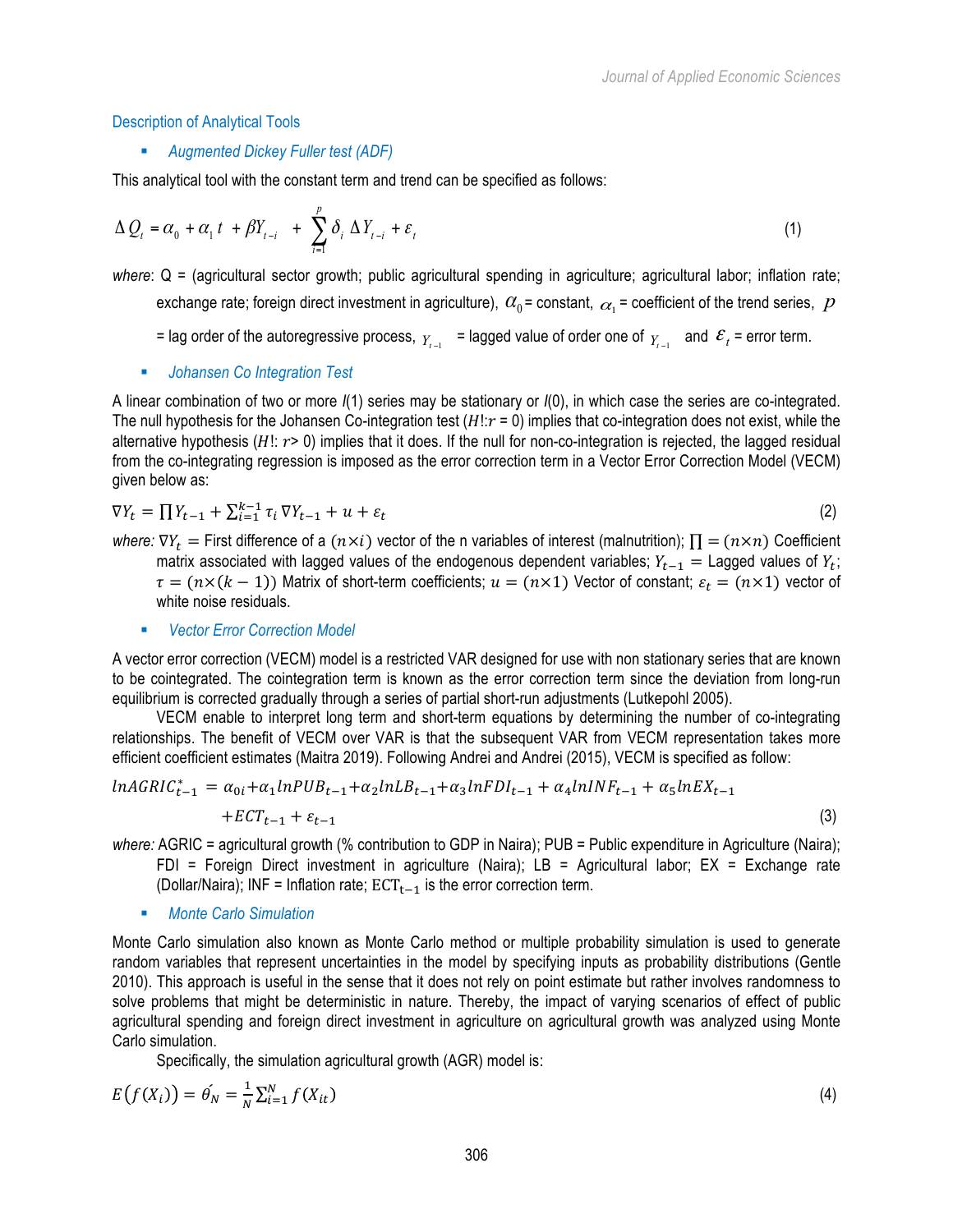*where:* X is a vector of AGR determinants;  $\theta$  is the dependent variable (AGR).

Agricultural growth was simulated from the stochastic model:

$$
AGRIC_{it}^{*} = \alpha_{0i} + \alpha_1 * (PUB_{it} + \vartheta_{1,it}) + \alpha_2 LB_{it} + \alpha_3 * (FDI_{it} + \vartheta_{3,it}) + \alpha_4 INF_{it} + \alpha_5 EX_{it} + \alpha_6 AGR_{t-1} + \zeta_{it}
$$
\n(5)

*where:* AGRIC = agricultural growth (% contribution to GDP in Naira); PUB = Public expenditure in Agriculture (Naira); FDI = Foreign direct investment in agriculture (Naira); LB = Agricultural labor; EX = Exchange rate (Dollar/Naira); INF = Inflation rate;  $\vartheta_{1,it}$  and  $\vartheta_{3,it}$  are uncertainties in the measurement of PUB and FDI;  $\zeta_{it}$ = exogenous white noise disturbance.

Due to stochastic nature of the conceived relationship, the response of agricultural growth in numerous settings was assessed. The simulation settings consist of variations in public expenditures and foreign direct investment at 10%**.**

# **3. Results and Discussion**

# 3.1. Descriptive Statistics

Table 2 presents the descriptive statistics of the variables used in the analysis. The result shows that AGRIC, exchange rate, FDI, inflation rate, interest rate, labor and public expenditure are all positively skewed to the right tail and are they are also all platykurtic. Also, the Jarque-Bera probability test of normality indicates all variables were normally distributed.

| <b>Descriptive Statistics</b> | <b>AGRIC</b> | Exch. Rate | <b>FDI</b>   | Infl. Rate | Int. Rate    | Labor        | Pub. Exp     |
|-------------------------------|--------------|------------|--------------|------------|--------------|--------------|--------------|
| Mean                          | 22.86158     | 83.10158   | $6.92E + 09$ | 19.35289   | $1.81E + 09$ | $5.61E + 09$ | $2.61E+10$   |
| Median                        | 22.04500     | 57.20500   | $1.21E + 09$ | 12.95000   | 19.50870     | 37876500     | $6.58E + 09$ |
| Maximum                       | 36.97000     | 348.0000   | $8.24E+10$   | 72.80000   | $3.62E + 10$ | $8.24E + 10$ | $1.38E + 11$ |
| Minimum                       | 12.24000     | 0.550000   | $1.17E + 08$ | 5.400000   | 8.431600     | 23366000     | $2.86E + 08$ |
| Std. Dev.                     | 4.765109     | 87.33094   | $1.86E+10$   | 17.23975   | 7.75E+09     | $1.86E+10$   | $3.31E+10$   |
| Skewness                      | 0.439044     | 1.094688   | 3.344826     | 1.741705   | 4.031842     | 3.486421     | 1.477827     |
| Kurtosis                      | 4.424333     | 4.054653   | 13.24745     | 4.836442   | 17.32942     | 13.96896     | 5.025417     |
| Jarque-Bera                   | 4.432956     | 9.350631   | 237.1225     | 24.55221   | 428.0626     | 267.4861     | 20.32716     |
| Probability                   | 0.108992     | 0.009323   | 0.000000     | 0.000005   | 0.000000     | 0.000000     | 0.000039     |
| Sum                           | 868.7400     | 3157.860   | $2.63E+11$   | 735.4100   | $6.86E+10$   | $2.13E+11$   | $9.91E+11$   |
| Sum Sq. Dev.                  | 840.1317     | 282187.6   | $1.27E + 22$ | 10996.73   | $2.22E+21$   | $1.29E + 22$ | $4.06E + 22$ |
| Observations                  | 38           | 38         | 38           | 38         | 38           | 38           | 38           |

Table 2. Descriptive Statistics

*Source:* Author's compilation (2020)

# 3.2. Unit Root Test

Table 3 presents the result preliminary investigation of the properties of variables prior to regression using Phillip-Perron (PP) and Augmented Dickey–Fuller test (ADF). The result is presented for. The PP and ADF test results indicate that all the variables were not stationary at level but stationary at first difference. The result implies that random walk or multiple means of covariance or both is identified by the level form of these variables. The first difference of these variables, however, is integrated or stationary. The presence of the unit root in the variable level form required a cointegration test to decide if these variables have a long-term relationship.

According to Enger and Granger (1987), the linear combination of non-stationary variables is often cointegrated. Given the possible break points of each variable with their respective break point year, variables were stationary at first difference with Zivot and Andrew from the test result in Table 4 to account for the bias in Philip-Perron and ADF statistics that could not account for the structural break in the model.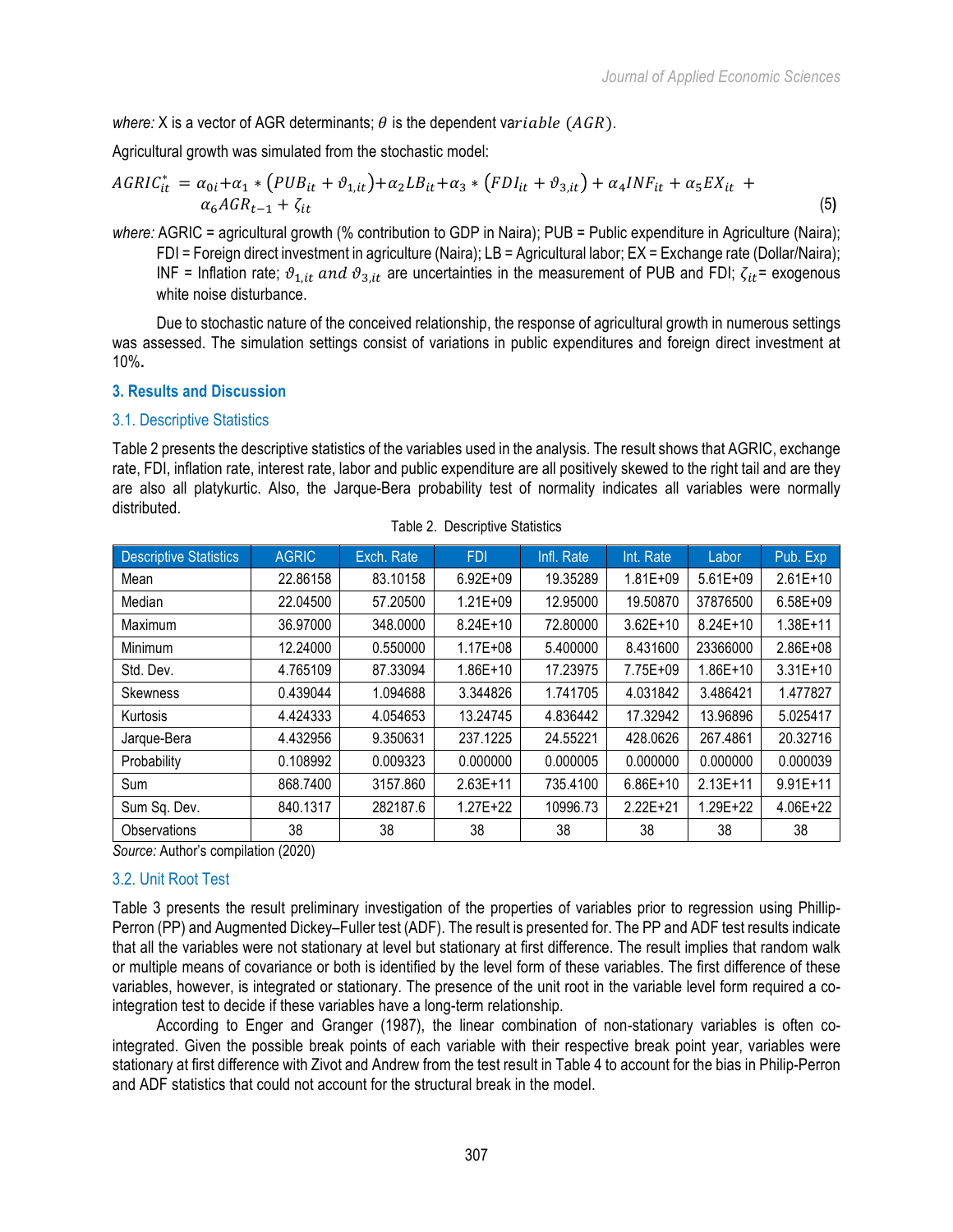|                  |             | Phillip-Perron (PP) | <b>Augmented-Dickey Fuller (ADF)</b> |        |             |                   |  |
|------------------|-------------|---------------------|--------------------------------------|--------|-------------|-------------------|--|
| <b>Variables</b> | At level    | <b>Difference</b>   | At level                             |        |             | <b>Difference</b> |  |
|                  | T-statistic | T-statistic         | T-statistic                          | Prob   | T-statistic | Prob.             |  |
| LnAGRIC          | $-3.24544$  | 0.0423              | $-3.02434$                           | 0.0423 | $-6.181854$ | 0.0000            |  |
| LnEX RATE        | 1.6287      | 0.458               | 1.628706                             | 0.4582 | $-5.219192$ | 0.0000            |  |
| LnFDI            | $-3.0225$   | 0.0455              | $-3.02278$                           | 0.0425 | -4.856616   | 0.0002            |  |
| LnINF RATE       | $-2.54550$  | 0.1139              | $-2.545516$                          | 0.1139 | $-6.656395$ | 0.0000            |  |
| LnINT RATE       | 0.53116     | 0.9856              | 0.53176                              | 0.9856 | $-6.153935$ | 0.0000            |  |
| LnLABOUR         | $-1.9854$   | 0.2917              | $-1.985404$                          | 0.2917 | $-5.873151$ | 0.0001            |  |
| LnPUB            | $-0.6422$   | 0.8488              | $-0.642202$                          | 0.8481 | $-6.948744$ | 0.0000            |  |

#### Table 3. Unit Root test for all Variables (PP and ADF)

*Note*: \*\*\* denotes rejection of the null hypothesis at 1 percent level of significance; EX\_RATE= exchange rate, INF\_RATE= inflation rate PUB =public expenditure.

*Source:* Author's compilation (2020)

#### Table 4. Unit Root test for all Variables using Zivot and Andrew Test

|                  |             | Level             | <b>First Difference</b> |                   |  |
|------------------|-------------|-------------------|-------------------------|-------------------|--|
| <b>Variables</b> | t-statistic | <b>Break Year</b> | t-statistic             | <b>Break Year</b> |  |
| LnAGRIC          | $-3.2674$   | 2006              | $-3.4845$               | 1999              |  |
| LnEX RATE        | $-2.0672$   | 2001              | $-6.5312$               | 1995              |  |
| LnFDI            | $-2.9788$   | 2001              | $-3.7841$               | 1999              |  |
| LnINF RATE       | $-2.5673$   | 2004              | -7.856322               | 1995              |  |
| LnINT RATE       | $-2.0311$   | 2001              | $-4.5515$               | 1999              |  |
| LnLABOUR         | $-3.2135$   | 2006              | $-6.2334$               | 1999              |  |
| LnPUB            | 2.02321     | 2001              | $-3.6641$               | 1989              |  |

*Note*: Lag Length selection criteria.

*Source:* Author's Compilation (2020)

Table 5 presents the result of lag length from six different selection criteria; AIC was chosen because of its lowest value 8.797 at lag 2. Therefore, Lag 2 is the appropriate lag to be in used for the model.

|  | Table 5. Lag Structure for the Model |  |  |
|--|--------------------------------------|--|--|
|--|--------------------------------------|--|--|

| Lag | LoqL        | LR        | <b>FPE</b>  | AIC       | SC        | HQ        |
|-----|-------------|-----------|-------------|-----------|-----------|-----------|
|     | $-327.1103$ | ΝA        | 0.271619    | 18.56168  | 18.86959  | 18.66915  |
|     | -152.5118   | 271.5977  | 0.000267    | 11.58399  | 14.04724  | 12.44373  |
|     | -53.35303   | 115.6852* | $2.28e-05*$ | 8.797391* | 13.41599* | 10.40940* |

*Note*: \* indicates lag order selected by the criterion *Source:* Author's compilation using EViews (2020)

# 3.3. Chow Test for Structural Break

The result for structural break of the model using the CUSUM and CUSUM of squares test is presented in Figure 1. The CUSUM line is positioned between the gridlines, which means that it is between two standard deviations or a 95 percent confidence interval level. The graphs show that for policy direction, the fitted model is parsimonious, stable, and appropriate.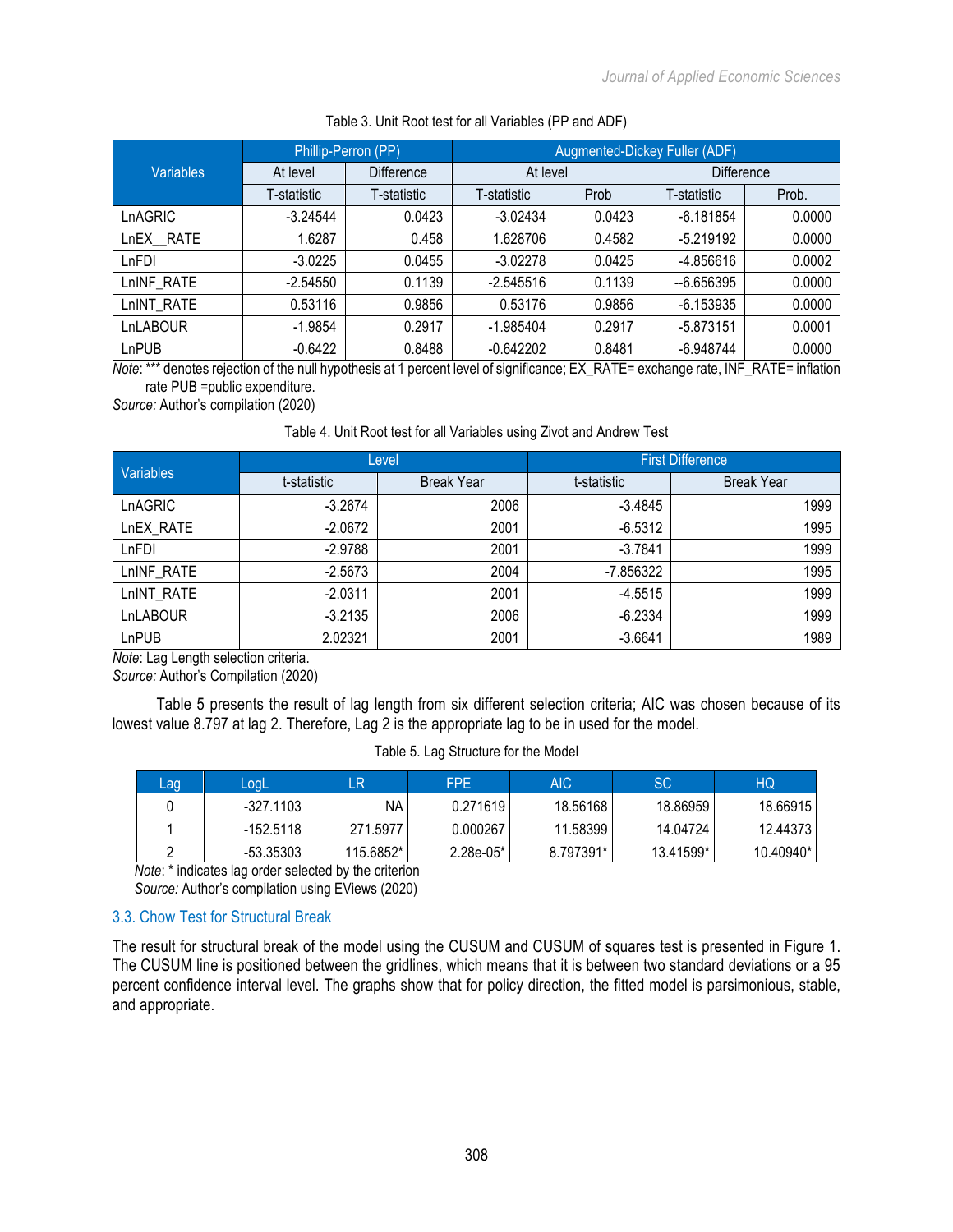

Figure 1. CUSUM and CUSUM sum of squares graphs

*Source*: Author's computation

#### 3.4. Johansen Co-integration Test

In order to decide whether long-run linear combinations of non-stationary variables are stationary, a co-integration test investigation was carried out on the series properties of I(1) variables via the Johansen co-integration test. This assumes that non-stationary variables can be stationary in a linear combination (Enger and Granger 1987). The result of the Johansen Co-integration test is shown in Table 6 and Table 7. Using trace statistics, the result revealed that combination of these variables has four co-integrating equations and this implies that linear combination of these variables has up to four long run linear combinations or relationships.

However, maximum Eigen statistics criterion also shows two co-integration equation, and this means that linear combination of these variables has two long run linear combination or relationships. The implication is that linear combination of these variables can be modeled with OLS without the risk of spurious result. However, the maximum eigen statistics is adopted in this research for the purpose of simplicity in analysis and discussion. Thus, a long run relationship exists between GDP, exchange rate, FDI, inflation rate, interest rate, labor and public expenditure with two co-integrating equations.

| Hypothesized no of (ECS) | Eigen Value | <b>Trace Statistic</b> | 0.05 - Critical value | Probability ** |
|--------------------------|-------------|------------------------|-----------------------|----------------|
| None *                   | 0.946410    | 252.6750               | 125.6154              | 0.0000         |
| At most 1*               | 0.843418    | 147.3247               | 95.75366              | 0.0000         |
| At most 2*               | 0.588531    | 80.57450               | 69.81889              | 0.0054         |
| At most 3 *              | 0.492091    | 48.60576               | 47.85613              | 0.0424         |
| At most 4                | 0.363647    | 24.21748               | 29.79707              | 0.1914         |
| At most 5                | 0.184100    | 7.945390               | 15.49471              | 0.4713         |
| At most 6                | 0.017094    | 0.620708               | 3.841466              | 0.4308         |

#### Table 6. Unrestricted Co-integration Rank Test (Trace**)**

*Note*: \*\* denote rejection of null hypothesis at 5% significant level. *Sources:* Author's Computation from EViews (2020*)*

Table 7. Unrestricted Co-integration Rank Test (Maximum EigenValue)

| Hypothesized           | Eigen Value | <b>Trace Statistic</b> | 0.05     | Probability ** |
|------------------------|-------------|------------------------|----------|----------------|
| None *                 | 0.946410    | 105.3503               | 46.23142 | 0.0000         |
| At most 1 <sup>*</sup> | 0.843418    | 66.75024               | 40.07757 | 0.0000         |
| At most 2              | 0.588531    | 31.96874               | 33.87687 | 0.0830         |
| At most 3              | 0.492091    | 24.38828               | 27.58434 | 0.1217         |
| At most 4              | 0.363647    | 16.27209               | 21.13162 | 0.2094         |
| At most 5              | 0.184100    | 7.324682               | 14.26460 | 0.4515         |
| At most 6              | 0.017094    | 0.620708               | 3.841466 | 0.4308         |

*Note*: \*\* denote rejection of null hypothesis at 5% significant level. *Sources:* Author's Computation from EViews (2020)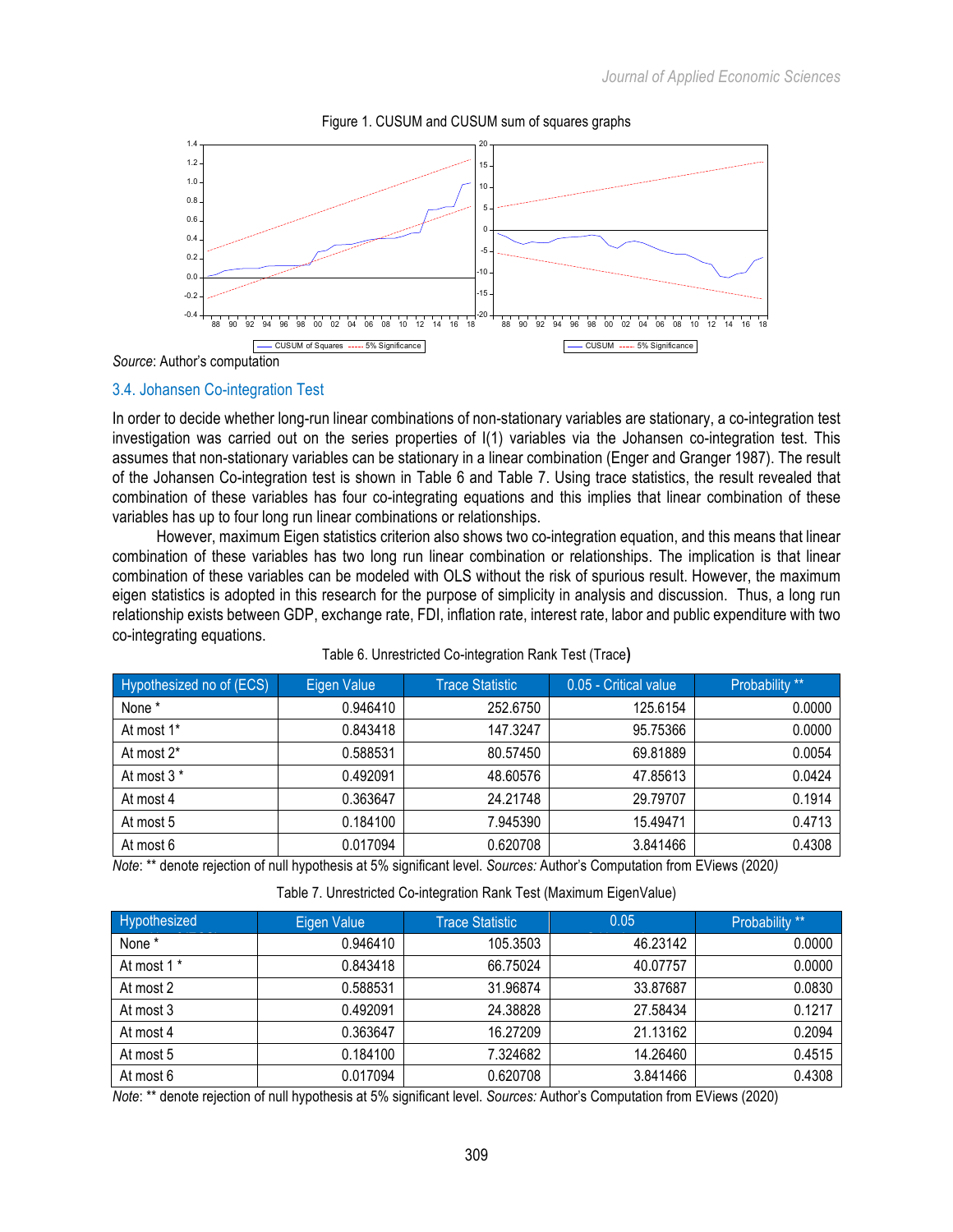# 3.5. Determinants of Agricultural Growth in the Long Run

The result of the determinants of agricultural growth in the long run is presented in Table 8. The result shows two cointegrating-equations. The coefficient of determinant  $(R^2)$  of the first equation is 0.746 indicating that 74.6% of the variation in agricultural growth was explained by agricultural growth, exchange rate, FDI, inflation rate, interest rate, labor and public expenditure on agriculture in the previous year. Specifically, the coefficient of FDI (0.26) is positive and significant at 1% level, this is in line with the *apriori* expectation. This implies that a unit increase in foreign direct investment will increase agricultural growth by 2.6% in the same direction. The increase in GDP per unit increase in FDI could be due to attractive macroeconomic fiscal and monetary policies such as tax reduction, stabilization of exchange and interest rate and increase in government spending on basic infrastructures such as roads, pipe borne water, electricity and health center, *etc*. The increase in FDI means increase in the nation's gross capital formation, increase in economic activities as well as increase in employment. This result is in harmony with Edewor *et al.* (2017) that found a positive relationship between FDI and agricultural growth in Nigeria.

The coefficient of public agricultural expenditure (0.11) was positive and significant at 1% implying that a unit increase in public agricultural expenditure will increase agricultural growth by 1.1% in the same direction. Public agricultural spending has positive on the country' capital stock reflecting higher flows of public funds and increase in human capital as explained by Agenor and Moreno-Dodson (2007). This result agrees with the finding of Armas *et al*. (2012) who found public agricultural spending had positive impact on agricultural growth in Indonesia. The influence of other variables was not statistically significant except for labor. The results from the first cointegrating equation was explained because it has higher R-squared.

| Cointegrating Eq.       | CointEq1     | CointEq2     |
|-------------------------|--------------|--------------|
| AGRIC (-1)              | 1.000000     | 0.000000     |
| Exchange Rate (-1)      | 0.000000     | 1.000000     |
|                         | 0.264096     | $-1.643873$  |
| $FDI(-1)$               | (0.02744)    | (0.14874)    |
|                         | $-9.62423$   | [-11.0522]   |
|                         | 0.067413     | 1.552737     |
| Inflation Rate (-1)     | (0.03457)    | (0.18736)    |
|                         | 1.95018]     | 8.28724      |
|                         | $-0.089895$  | $-1.275371$  |
| Interest $(-1)$         | (0.05949)    | (0.32243)    |
|                         | $[-1.51120]$ | $[-3.95553]$ |
|                         | 0.374865     | 3.366913     |
| Labour $(-1)$           | (0.10906)    | (0.59116)    |
|                         | 3.43710]     | 5.69545]     |
|                         | 0.113725     | 0.380552     |
| Public Expenditure (-1) | (0.02109)    | (0.11433)    |
|                         | 5.39177]     | 3.32865]     |
| Constant                | $-6.792591$  | -36.88864    |
| R-squared               | 0.746041     | 0.720686     |

Table 8. Estimated Long run coefficients

*Note*: Standard errors in ( ) & *t*-statistics in [ ]. *Source:* Author's Compilation (2020)

# 3.6. Determinants of Agricultural Growth in the Short Run

The short run impact of FDI on agricultural growth is presented in the Table 9. The first cointegrating equation is explained for the obvious advantage of its high  $R^2$  (0.74). The agricultural growth (GDP) is 0.6266 and statistically significant at 1% probability level with an adjustment speed of 62.66%. This means that previous year's error is corrected in the current year, implying that the system came back to equilibrium in less than a year. The variables that affects agricultural growth in the short run are agricultural growth in the previous year, FDI in the previous year and labor. Specifically, the coefficient of agricultural growth in the previous year was 0.49 and significant at 1% implying that an increase in agricultural growth in the previous year will lead to an increase in the current year by 0.49%. FDI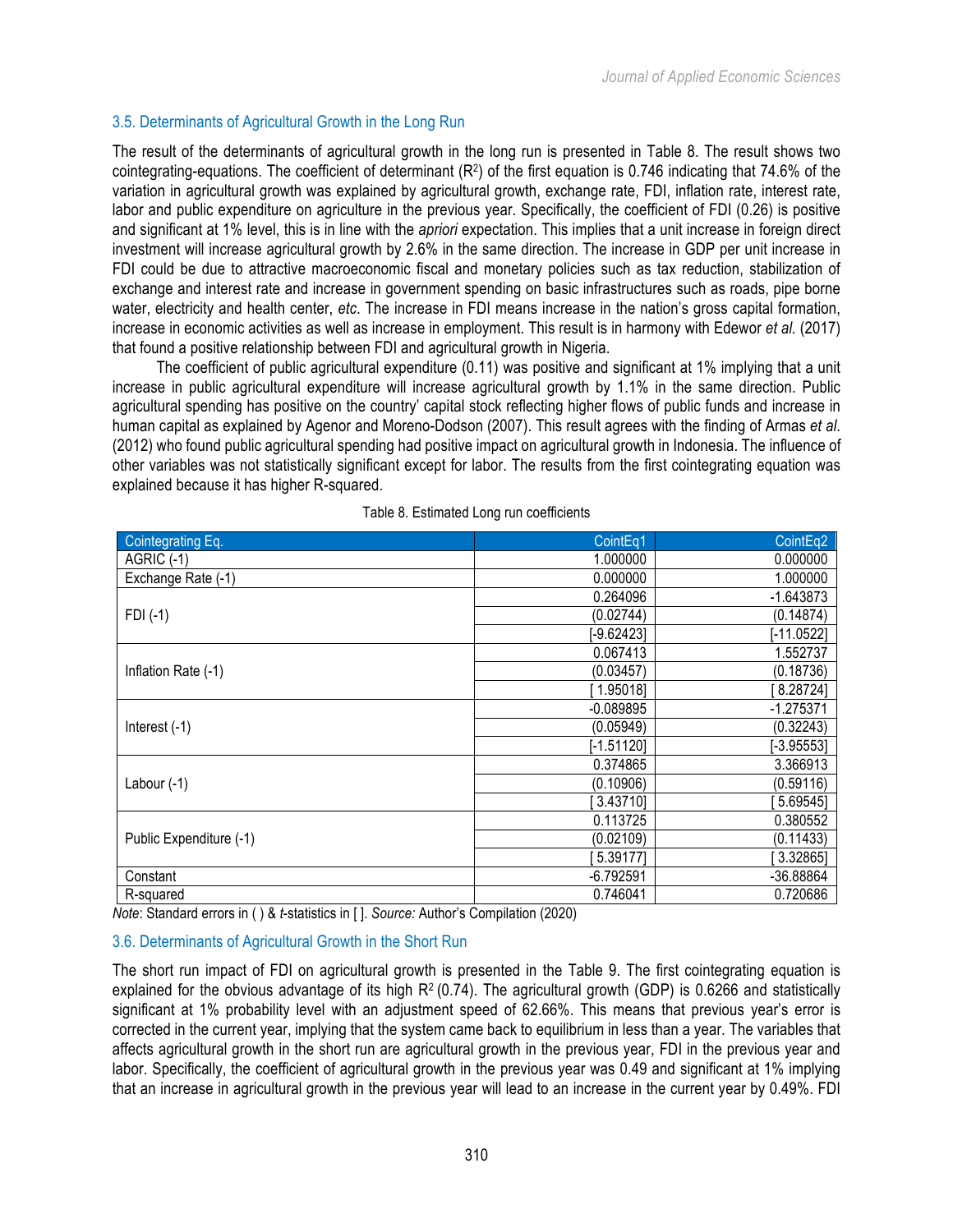was negative (-1.91) and significant at 1 % probability level. This means that a unit increase in FDI in the previous year will decrease agricultural growth by 1.91%.

This could be as a result of foreign investors not investing in the entire agricultural chain to bring about a significant impact in agricultural growth; this is not surprising as FDI can only contribute to growth only when the host country has reached a developmental level capable of absorbing the advanced technology that it brings. This result is in contrast with Oloyede (2014) who found a positive impact of FDI on agricultural growth in Nigeria in the short run. The influence of other variables in the short run were not significant.

| <b>Error Correction</b>  | D(AGRIC)     | D(EX-Rate)   | D(FDI)       | $D(Inf-Rate)$ | D(Int-Rate)  | D(Labour)    | D(Pub)       |
|--------------------------|--------------|--------------|--------------|---------------|--------------|--------------|--------------|
|                          | $-0.626693$  | 1.573090     | 0.726560     | 4.552252      | -4.176870    | 0.135935     | $-0.709801$  |
| CointEq1                 | (0.19361)    | (0.55108)    | (1.19054)    | (1.04227)     | (5.91076)    | (2.64565)    | (1.30195)    |
|                          | $[-3.23687]$ | [2.85455]    | [0.61028]    | [4.36763]     | $[-0.70666]$ | [0.05138]    | $[-0.54518]$ |
|                          | $-0.062836$  | $-0.393322$  | $-0.048641$  | $-0.474208$   | 0.303708     | $-0.186497$  | 0.167265     |
| CointEq2                 | (0.02709)    | (0.07711)    | (0.16658)    | (0.14583)     | (0.82703)    | (0.37018)    | (0.18217)    |
|                          | 2.31954]     | $[-5.10100]$ | $[-0.29200]$ | $[-3.25170]$  | 0.36723]     | $[-0.50380]$ | [0.91820]    |
|                          | 0.489705     | $-1.768509$  | 0.657219     | 1.173916      | 0.674353     | $-1.260906$  | 0.401515     |
| $D(AGRIC(-1))$           | (0.17652)    | (0.50243)    | (1.08544)    | (0.95025)     | (5.38893)    | (2.41208)    | (1.18700)    |
|                          | 2.77425]     | $[-3.51992]$ | [0.60549]    | [1.23537]     | [0.12514]    | $[-0.52275]$ | $0.33826$ ]  |
|                          | $-0.133147$  | $-1.313479$  | $-1.029271$  | $-3.529461$   | 0.254373     | 0.119997     | -1.334837    |
| $D(AGRIC(-2))$           | (0.18904)    | (0.53808)    | (1.16246)    | (1.01769)     | (5.77136)    | (2.58326)    | (1.27124)    |
|                          | $[-0.70432]$ | $[-2.44103]$ | $[-0.88542]$ | $[-3.46811]$  | 0.04407      | [0.04645]    | $[-1.05003]$ |
|                          | 0.005679     | $-0.019093$  | 0.020544     | 1.479139      | $-0.238254$  | $-0.476909$  | $-0.270939$  |
| $D(EX-Rate(-1))$         | (0.05299)    | (0.15084)    | (0.32587)    | (0.28528)     | (1.61785)    | (0.72415)    | (0.35636)    |
|                          | 0.10717      | $[-0.12658]$ | [0.06305]    | 5.18484]      | $[-0.14727]$ | $[-0.65858]$ | $[-0.76030]$ |
|                          | 0.086662     | 0.137608     | 0.295607     | $-0.201293$   | $-2.679108$  | $-0.197871$  | 1.273415     |
| $D(Ex-Rate(-2))$         | (0.05505)    | (0.15669)    | (0.33851)    | (0.29635)     | (1.68062)    | 0.75224)     | (0.37019)    |
|                          | 1.57425      | [0.87822]    | [0.87326]    | $[-0.67924]$  | $[-1.59412]$ | $[-0.26304]$ | 3.43994]     |
|                          | $-0.191947$  | 0.087846     | 0.774201     | 1.198318      | 3.030567     | 1.962421     | $-0.617431$  |
| $D(FDI(-1))$             | (0.05593)    | (0.15920)    | (0.34394)    | (0.30110)     | (1.70757)    | (0.76431)    | (0.37612)    |
|                          | $[-3.43175]$ | 0.55178      | [2.25099]    | 3.97975]      | [1.77478]    | $[2.56758]$  | $[-1.64157]$ |
|                          | $-0.067944$  | 0.099015     | 0.733068     | 0.669274      | $-0.109169$  | 0.856021     | $-0.336804$  |
| $D(FDI(-2))$             | (0.06003)    | (0.17085)    | (0.36910)    | (0.32313)     | (1.83251)    | (0.82023)    | (0.40364)    |
|                          | $[-1.13193]$ | 0.57954]     | 1.98608      | 2.07119]      | $[-0.05957]$ | [1.04364]    | $[-0.83441]$ |
|                          | $-0.010331$  | 0.354353     | $-0.183257$  | 0.211971      | 0.170104     | 0.168898     | $-0.133543$  |
| $D(Inf-Rate(-1))$        | (0.03018)    | (0.08589)    | (0.18556)    | (0.16245)     | (0.92129)    | (0.41237)    | (0.20293)    |
|                          | $[-0.34235]$ | [4.12544]    | $[-0.98756]$ | [1.30481]     | [0.18464]    | [0.40958]    | $[-0.65808]$ |
|                          | $-0.059319$  | 0.388958     | 0.105510     | $-0.310576$   | 0.239153     | 0.242902     | $-0.187347$  |
| $D(Inf-Rate(-2))$        | (0.03049)    | (0.08678)    | (0.18749)    | (0.16414)     | (0.93083)    | (0.41664)    | (0.20503)    |
|                          | $[-1.94554]$ | [4.48189]    | [0.56276]    | $[-1.89218]$  | [0.25693]    | [0.58301]    | $[-0.91375]$ |
|                          | $-0.004695$  | $-0.326724$  | 0.085915     | $-0.027385$   | 0.919441     | 0.234493     | 0.003808     |
| $D(Int\text{-}Rate(-1))$ | (0.01996)    | (0.05682)    | (0.12274)    | (0.10746)     | (0.60939)    | (0.27276)    | (0.13423)    |
|                          | $[-0.23519]$ | $[-5.75061]$ | 0.69996      | $[-0.25485]$  | [1.50879]    | [0.85970]    | [0.02837]    |
| $D(Int\text{-}Rate(-2))$ | 0.043335     | $-0.101817$  | $-1.521494$  | $-0.206803$   | 2.317911     | $-1.617313$  | 0.076615     |
|                          | (0.04131)    | (0.11759)    | (0.25403)    | (0.22239)     | (1.26120)    | (0.56451)    | (0.27780)    |

Table 9. Estimated Short Run Coefficients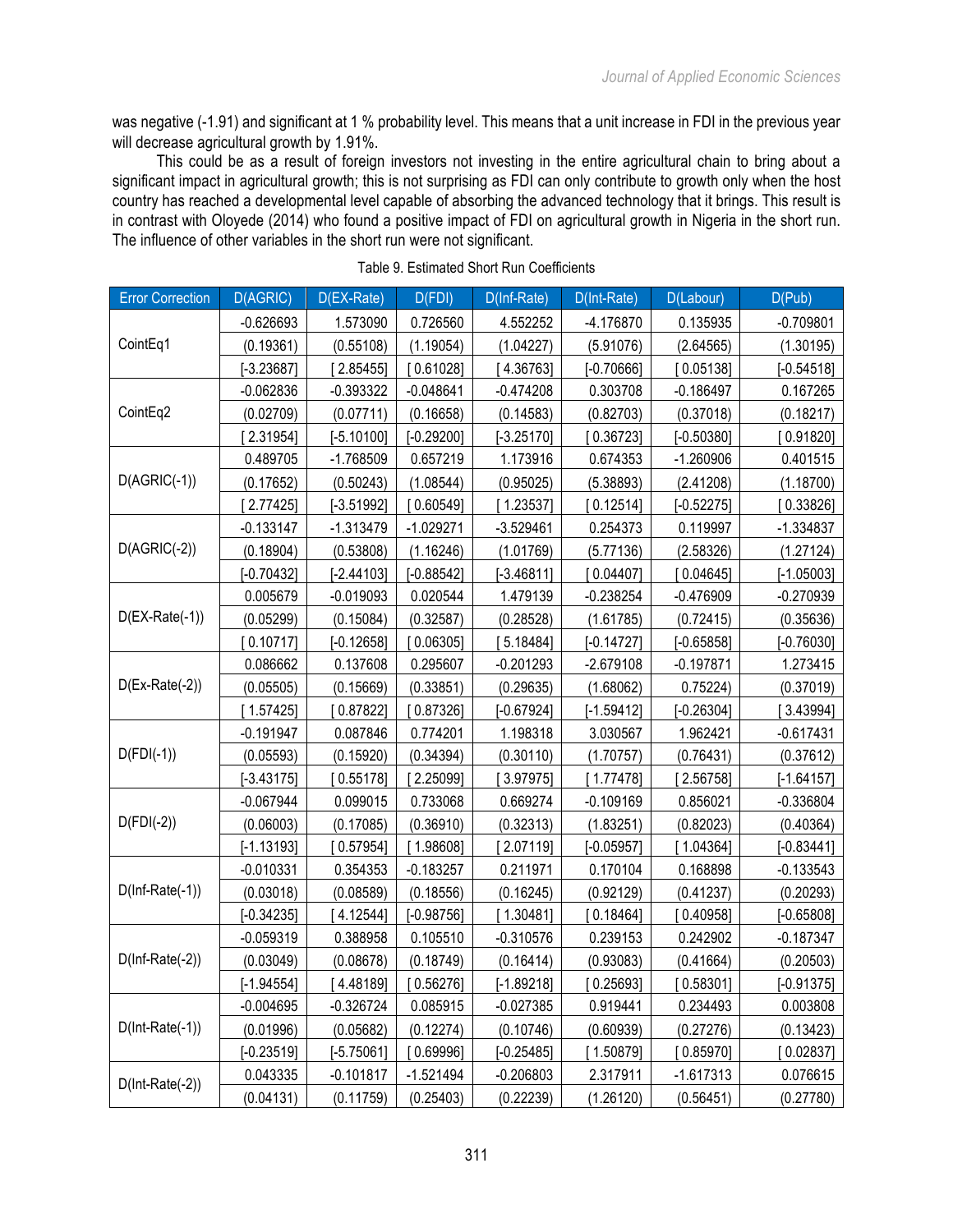| <b>Error Correction</b> | D(AGRIC)     | D(EX-Rate)   | D(FDI)       | D(Inf-Rate)  | D(Int-Rate)  | D(Labour)    | D(Pub)       |
|-------------------------|--------------|--------------|--------------|--------------|--------------|--------------|--------------|
|                         | 1.04898]     | $[-0.86589]$ | $[-5.98943]$ | $[-0.92990]$ | 1.83786]     | $[-2.86497]$ | 0.27579      |
|                         | 0.073700     | 0.576526     | $-0.520453$  | $-0.407511$  | $-2.255569$  | $-1.000817$  | 0.191353     |
| $D(Labour(-1))$         | (0.04287)    | (0.12203)    | (0.26362)    | (0.23079)    | (1.30883)    | (0.58583)    | (0.28829)    |
|                         | 1.71908      | 4.72457]     | $[-1.97422]$ | $[-1.76571]$ | $[-1.72334]$ | $[-1.70837]$ | [0.66375]    |
|                         | $-0.057593$  | 0.149941     | 2.813462     | 0.221144     | -4.728352    | 2.997246     | $-0.111636$  |
| $D(Labour(-2))$         | (0.08669)    | (0.24674)    | (0.53305)    | (0.46666)    | (2.64645)    | (1.18455)    | (0.58293)    |
|                         | $[-0.66439]$ | 0.60770]     | 5.27808]     | 0.47389      | $[-1.78668]$ | 2.53029]     | $[-0.19151]$ |
|                         | 0.002372     | 0.107476     | $-0.262774$  | $-0.514677$  | 0.296742     | 0.155365     | $-0.268805$  |
| $D(Pub(-1))$            | (0.02825)    | (0.08041)    | (0.17372)    | (0.15209)    | (0.86248)    | (0.38605)    | (0.18998)    |
|                         | 0.08396      | 1.33656]     | $[-1.51262]$ | $[-3.38414]$ | $0.34406$ ]  | 0.40245      | [-1.41494]   |
|                         | $-0.001983$  | 0.131889     | 0.035757     | 0.076209     | $-0.875417$  | $-0.334361$  | $-0.385004$  |
| $D(Pub(-2))$            | (0.02920)    | (0.08312)    | (0.17957)    | (0.15720)    | (0.89152)    | (0.39904)    | (0.19637)    |
|                         | $[-0.06792]$ | [1.58674]    | [0.19913]    | [0.48478]    | $[-0.98194]$ | $[-0.83791]$ | $[-1.96059]$ |
|                         | $-0.004761$  | 0.329141     | $-0.024460$  | $-0.193866$  | 0.627752     | 0.088688     | 0.093485     |
| C                       | (0.02263)    | (0.06441)    | (0.13915)    | (0.12182)    | (0.69083)    | (0.30921)    | (0.15217)    |
|                         | $[-0.21042]$ | 5.11024]     | $[-0.17579]$ | $[-1.59146]$ | 0.90870]     | 0.28682]     | 0.61436]     |
| R-squared               | 0.746041     | 0.720686     | 0.859765     | 0.791551     | 0.596173     | 0.732203     | 0.707408     |
| F-statistic             | 3.304849     | 2.902722     | 6.897262     | 4.272003     | 1.660847     | 3.075936     | 2.719950     |

*Note*: EX-Rate: Exchange rate, Inf-Rate: Inflation rate, Int-Rate: Interest rate and Pub: Public expenditure on agriculture *Source:* Author's Computation (2020)

3.7. Effect of Increase in Foreign Direct (FDI) Investment and Decrease in Public Agricultural Spending by 10% (Scenario 1) on Agricultural Growth (Scenario 1).

The sensitivity of agricultural growth to increase in FDI and decrease in public agricultural spending is shown in figure 2 while Table 10 shows the summary statistics. The result in table 10 shows 10% increase in value of log of FDI and 10% decrease in public agricultural spending.

The adjusted R-square value of 0.746 signifies that only 74.6% variation in agricultural growth is accommodated by the FDI and other variables used in the first cointegrating equation. The simulation shows a 6.46% increase in the log of growth with a mean value of 3.35 in scenario 1. This positive increase was significantly different at 1% significant level (t = -3.862<0.001). This result disagrees with Omankhanlen (2011) who found no empirical strong evidence that FDI has been pivotal to economic growth in Nigeria.

Table 10. Summary Statistics for the Simulated Scenario 1 and Baseline Agricultural Growth

|              | <b>Baseline</b> | Scenario 1 | %Change |
|--------------|-----------------|------------|---------|
| Mean         | 3.150026        | 3.353624   | 6.46    |
| Median       | 3.168780        | 3.364686   |         |
| Maximum      | 3.501099        | 3.707481   |         |
| Minimum      | 2.887582        | 3.029191   |         |
| Std. Dev.    | 0.155740        | 0.158372   |         |
| Skewness     | 0.121773        | 0.043817   |         |
| Kurtosis     | 2.194595        | 2.384016   |         |
| Jarque-Bera  | 1.032489        | 0.564544   |         |
| Probability  | 0.596758        | 0.754069   |         |
| Sum          | 110.2509        | 117.3768   |         |
| Sum Sq. Dev. | 0.824663        | 0.852780   |         |

*Note*: t value = -3.862 < 0.001*. Source:* Author's Computation (2020*)*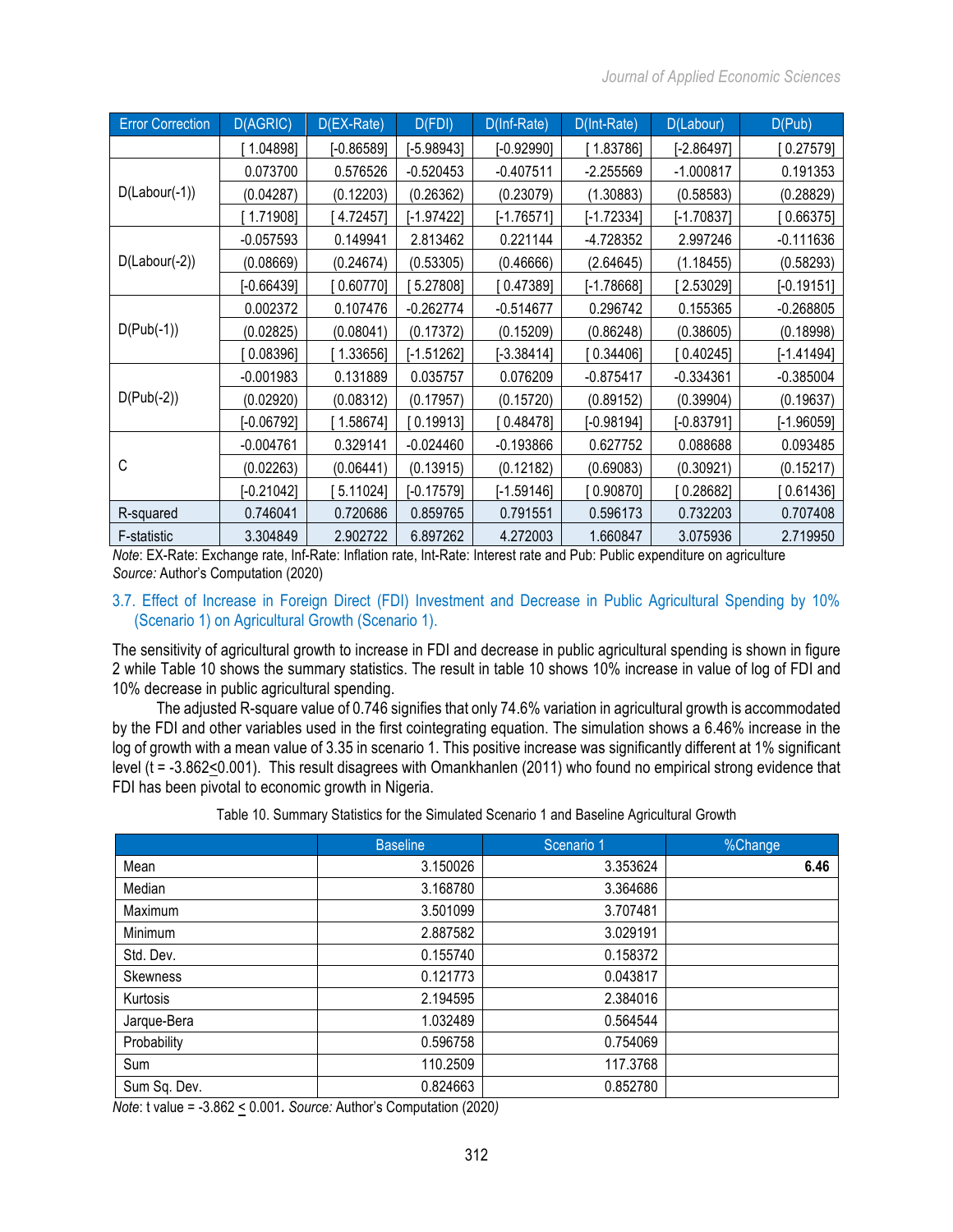



# 3.8. Effect of Decrease in Foreign Direct (FDI) Investment and Increase in Public Agricultural Spending by 10% on Agricultural Growth (Scenario 2)

The sensitivity of agricultural growth to decrease in FDI and increase in public agricultural spending is shown in Figure 3 while Table 11 shows the summary statistics. The result in Table 11 shows 10% decrease in value of log of FDI and 10% increase in public agricultural spending. The adjusted R-square value of 0.746 signifies that only 74.6% variation in agricultural growth is accommodated by the FDI and other variables used in the first cointegrating equation. The simulation shows a 6.46% decrease in the log of growth with a mean of 2.94 in scenario 2. This positive decrease was significant at 1% significant level (-4.862<0.001). This result disagrees with the findings of Uboh *et al.* (2012) who found that increase in government agricultural spending led to increase in agricultural growth in Nigeria.

|                 | <b>Baseline</b> | Scenario 2  | %Change |
|-----------------|-----------------|-------------|---------|
| Mean            | 3.150026        | 2.946428    | $-6.46$ |
| Median          | 3.168780        | 2.982062    |         |
| Maximum         | 3.501099        | 3.294716    |         |
| Minimum         | 2.887582        | 2.658567    |         |
| Std. Dev.       | 0.155740        | 0.159672    |         |
| <b>Skewness</b> | 0.121773        | $-0.036448$ |         |
| Kurtosis        | 2.194595        | 2.208884    |         |
| Jarque-Bera     | 1.032489        | 0.920469    |         |
| Probability     | 0.596758        | 0.631136    |         |
| Sum             | 110.2509        | 103.1250    |         |
| Sum Sq. Dev.    | 0.824663        | 0.866831    |         |

|  |  |  | Table 11. Summary Statistics for the Simulated Scenario 2 and Baseline Agricultural Growth |
|--|--|--|--------------------------------------------------------------------------------------------|
|--|--|--|--------------------------------------------------------------------------------------------|

*Note*: t = -4.862<0.001

*Source:* Author's Computation (2020)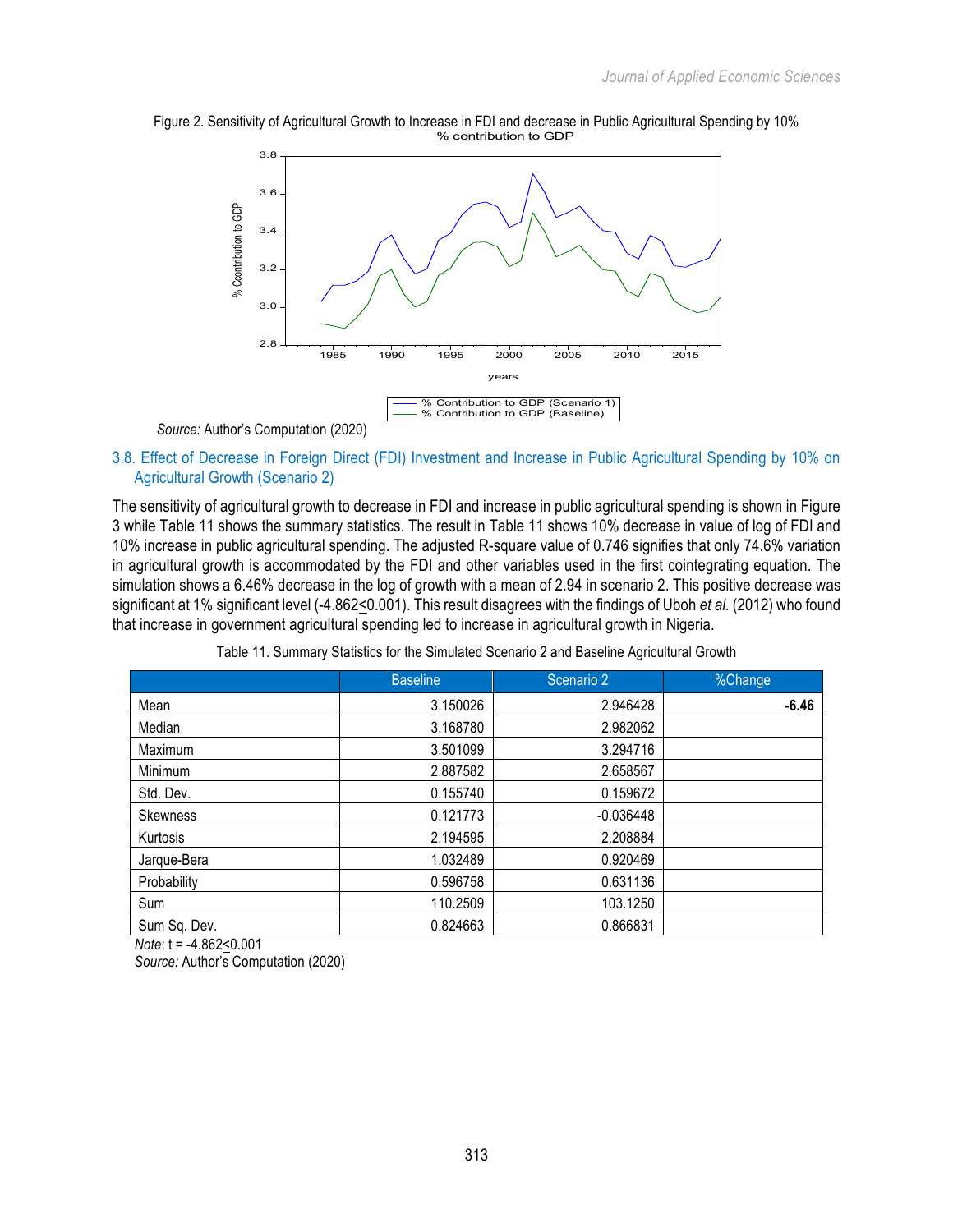



3.9. Effect of Increase in Foreign Direct (FDI) Investment and Increase in Public Agricultural Spending by 10% on Agricultural Growth (Scenario 3).

The sensitivity of agricultural growth to increase in FDI and increase in public agricultural spending is shown in Figure 4 while Table 12 shows the summary statistics. The result in Table 12 shows 10% increase in value of log of FDI and 10% increase in public agricultural spending. The adjusted R-square value of 0.746 signifies that only 74.6% variation in agricultural growth is accommodated by the FDI and other variables used in the first cointegrating equation. The simulation shows a 1.00 % increase in the log of growth with a mean of 3.18 in scenario 3. This positive increase was significant at 1% significant level (-3.0114<0.031).

The increase in foreign direct investment and public agricultural spending increases agricultural growth marginally. This slight increase may be explained by the complementary policy of increasing both foreign direct investment and public expenditures to sustain the agricultural sector. This result opposes that of Husnain *et al.* (2011) who claimed that excessive involvement of government in economic activity might hinder the beneficial effects of FDI.

|                 | <b>Baseline</b> | Scenario 3 | %Change |
|-----------------|-----------------|------------|---------|
| Mean            | 3.150026        | 3.181568   | 1.00    |
| Median          | 3.168780        | 3.198350   |         |
| Maximum         | 3.501099        | 3.536332   |         |
| Minimum         | 2.887582        | 2.926493   |         |
| Std. Dev.       | 0.155740        | 0.154522   |         |
| <b>Skewness</b> | 0.121773        | 0.158417   |         |
| Kurtosis        | 2.194595        | 2.285138   |         |
| Jarque-Bera     | 1.032489        | 0.891642   |         |
| Probability     | 0.596758        | 0.640298   |         |
| Sum             | 110.2509        | 111.3549   |         |
| Sum Sq. Dev.    | 0.824663        | 0.811817   |         |

Table 12. Summary Statistics for the Simulated Scenario 3 and Baseline Agricultural Growth

*Note*: t = -3.0114<0.031

*Source:* Author's Computation (2020)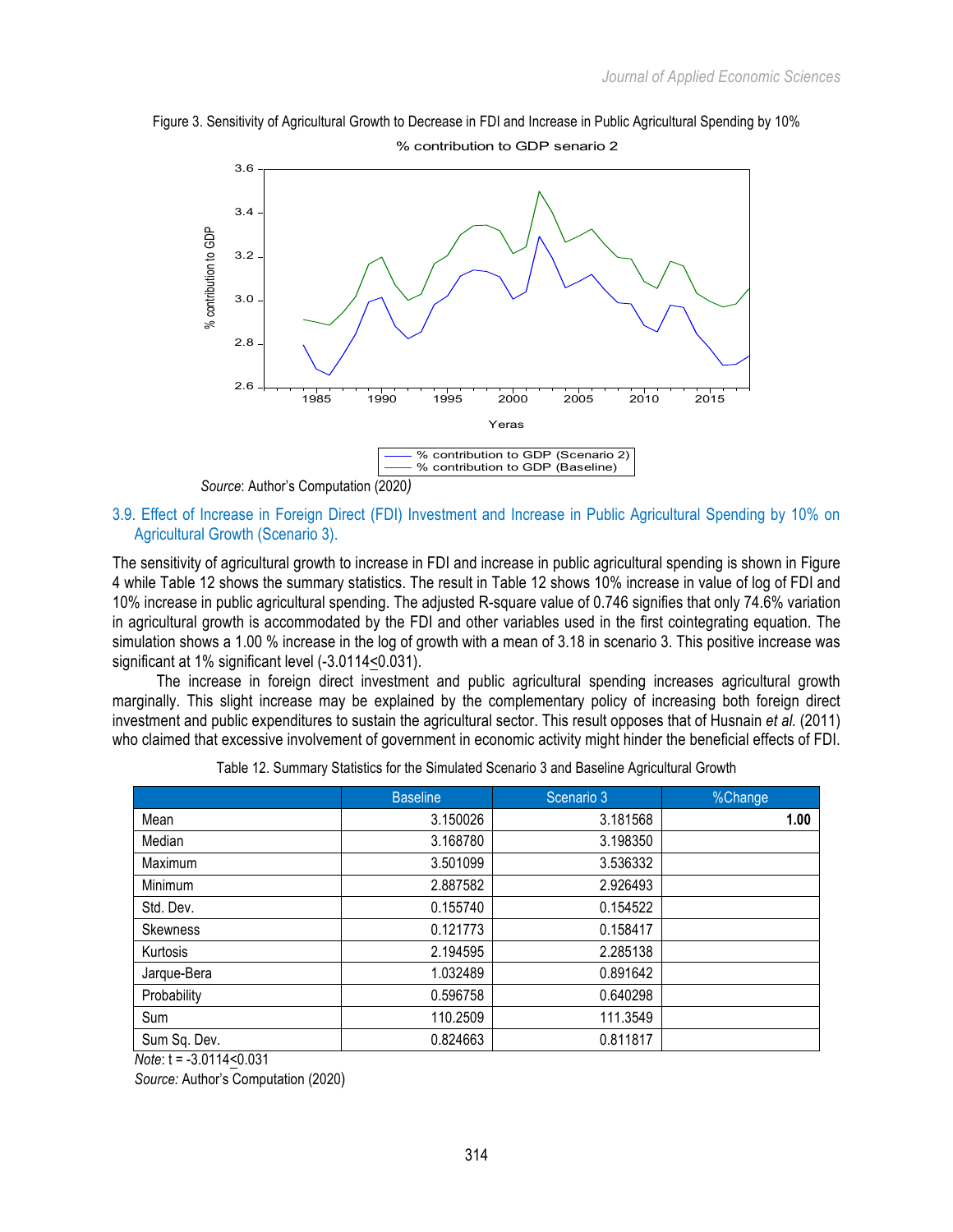



# **Conclusion and Recommendations**

The study analyzed the response of agricultural growth to foreign direct investment and public agricultural spending from 1980 to 2018. The study showed that increase in foreign direct investment and decrease in public agricultural spending (scenario 1) provided the best alternative for the sustainability of agricultural growth in Nigeria. Based on the findings, it is suggested that friendly business policies should be made to attract more foreign direct investment into the country. The issues of insecurity and infrastructures must be handled for meaningful and sustainable FDI to be attracted as the drop in FDI could be tagged on the insecurity and poor infrastructures in Nigeria. The study has some limitations, data used for agricultural growth lumped al the sub-sectors in agriculture together, future research could leverage on this limitation and further narrow down simulations to the different sub-sectors for contextual policies to be made.

# **References**

- [1] Adegbite, E.O. and Adetiloye, K.A. 2013. Financial globalization and domestic investment in developing countries: Evidence from Nigeria*. Mediterranean Journal of Social Sciences*, 4(6): 213–221. DOI: https://doi.org/10.5901/mjss.2013.v4n6p213
- [2] Adekunle, O. 2020. Foreign direct investment inflow and agricultural sector productivity in Nigeria. *International Journal of Economics and Finance,* 9(4): 12-19. DOI: https://doi.org/10.9790/5933-0904021219
- [3] Agenor, P. and Moreno-Dodson, B. 2007. *Public infrastructure and growth: New channels and policy implications. in public expenditure,* Ed. by Maura Francese, Daniele Franco, and Raffaela Giordano, Banca d'Italia, Worldbank working paper.
- [4] Akinwale, S.O., Adekunle, E.O. and Obagunwa, T.B. 2018. Foreign direct investment inflow in agricultural sector productivity in Nigeria. *Journal of Economics and Finance*, 9(4):12-19. DOI: https://doi.org/10.9790/5933- 0904021219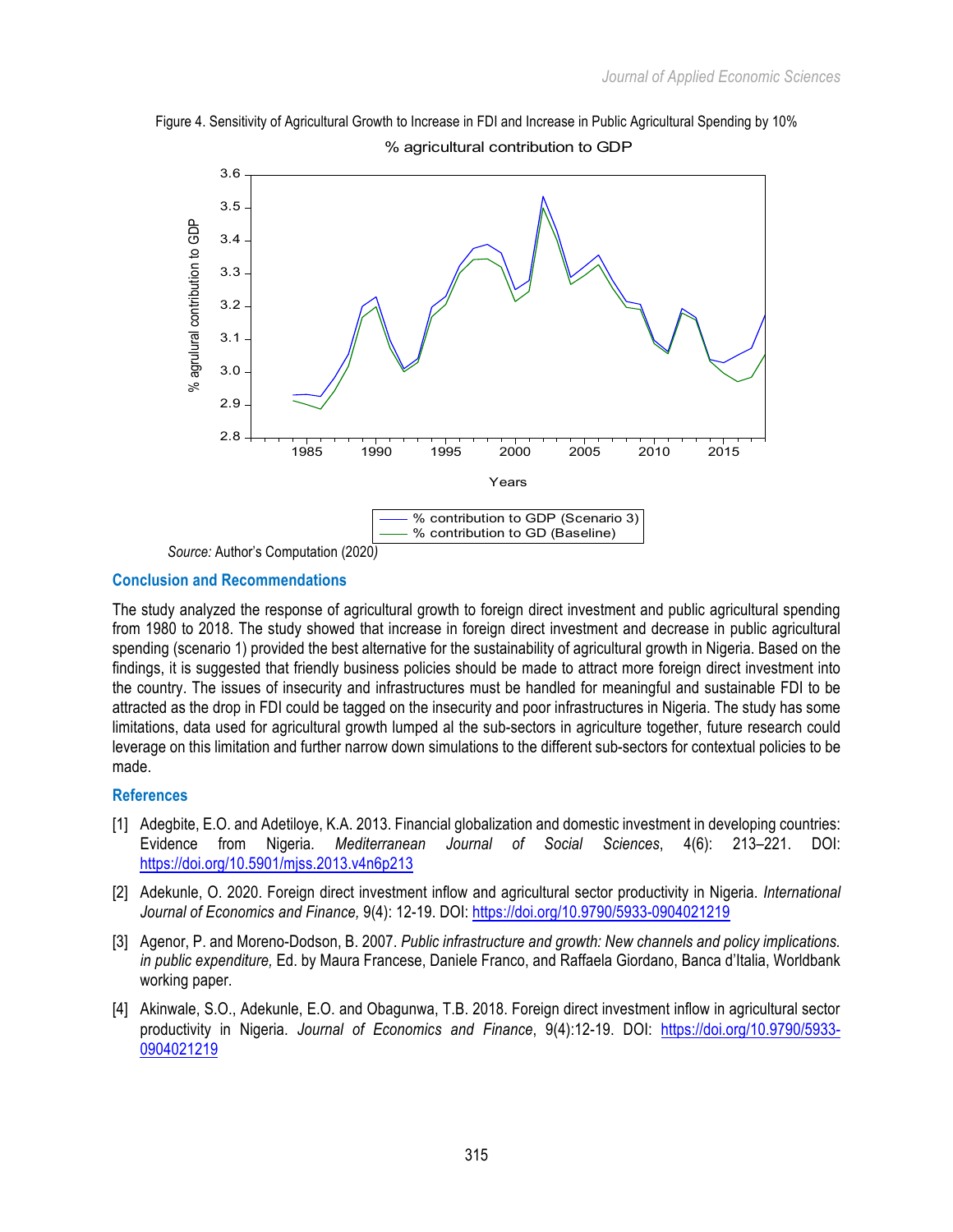- [5] Andrei, D.M., and Andrei, L.C. 2015. Vector error correction model in explaining the association of some macroeconomic variables in Romania, *Procedia Economics and Finance*, 22: 568-576. DOI: https://doi.org/10.1016/S2212-5671(15)00261-0
- [6] Armas, E.B., Osorio, C.G., Moreno-Dodson, B., and Abriningrum, D.E. 2012. *Agriculture public spending and growth in Indonesia*. The World Bank. DOI: https://doi.org/10.1596/1813-9450-5977
- [7] Bela-Gergely, R., and Botond, B. 2016. *The use of Monte Carlo simulation in the assessment of an agricultural investment.* 82&86. Available at: https://core.ac.uk/download/pdf/158266445 (accessed 14/11/2020)
- [8] Chaudhary, A. 2016. Role of foreign direct investment in the growth of Indian agricultural sector: A post reform study. *Global Journal of Finance and Management*, 8(2): 119-129. Available at: http://www.ripublication.com
- [9] Chiekezie, N.R., Nkamigbo, D.C., and Ozor, M.U. 2020. Economics assessment of government expenditure on agricultural sector with relevance to the economic growth (1981-2017). *International Journal of Agricultural Policy and Research,* 8(4): 97-106, ISSN 2350-1561, DOI: https://doi.org/10.15739/IJAPR.20.010
- [10] Djomo, R.F., Odoemenem, U.I., Aye, G.C and Abu, O. 2017. Can public expenditures and foreign direct investment sustain Cameroon's agricultural growth in the next two (2) decades? Forecasting using ordinary differential equation: 2016 - 2035. *Agricultural Research and Technology Open Access Journal*, 8(3): 555-737. DOI: https://doi.org/110.190880/ARNAJ. 2017. 08. 555737
- [11] Edewor, S.E., Dipeolu, A.O., Ashaolu, O.F., Akinbode, S.O., Ogbe, A.O., Edewor, A.O., Tolorunju, E.T and Oladeji, S.O. 2017. *Contribution of foreign direct investment to agricultural productivity in Nigeria*. Conference Proceedings of the 18<sup>th</sup> Annual National Conference of the Nigerian Association of Agricultural Economist held at Federal University of Agriculture, Abeokuta, Nigeria, 16<sup>th</sup> -19<sup>th</sup> October, 2017.
- [12] Edewor, S.E., Dipeolu, A.O., Ashaolu, O.F., Akinbode, S.O., Ogbe, A.O., Edewor, A.O., Tolorunju, ET. and Oladeji, S.O. 2018. Contribution of foreign direct investment and other selected variables to agricultural productivity in Nigeria: 1990-2016. *Nigerian Journal of Agricultural Economics*, 8(1): 50-61. DOI: http://dx.doi.org/10.22004/ag.econ.280320 (accessed 14/11/2020).
- [13] Enger, R.F., and Granger, C.W.J. 1987. Co-integration and error correction: Representation, estimation and testing. *Econometrica*, 55(2): 251-276. DOI: https://doi.org/10.2307/1913236
- [14] Evgenia, A. 2016. *Public expenditure in agriculture: trends*, "Back Boxes" and Mode. Available at: https://pim.cgiar.org/2016/01/12/public-expenditure-in-agriculture-interview/ January 12, 2016 Published in CGIAR website, 12<sup>th</sup> October 29, 2020.
- [15] Fiedler, Y., and Iafrate, M. 2013. *Trends in foreign direct investment in food, beverages and tobacco*. FAO Commodity and Trade Policy Research Working Paper No. 51
- [16] Gentle, J.E. 2010. Computational statistics, Editor(s): Penelope Peterson, Eva Baker, Barry McGaw, *International Encyclopedia of Education (3rd Edition),* Elsevier: 93-97 pp. ISBN 978-0080448947. DOI: https://doi.org/10.1016/B978-0-08-044894-7.01316-6
- [17] Husnain M.I.U., Khan, M., Padda I.H., Akram, N., and Haider A. 2011. Public spending, foreign direct investment and economic growth: A time series analysis for Pakistan (1975-2008); *International Research Journal of Finance* and Economics. Issue 61, Available at: https://www.researchgate.net/publication/230859548\_Public\_Spending Foreign\_Direct\_Investment\_and\_Economic\_Growth (accessed;14/11/2020)
- [18] Iamsiraroj, S. 2016. The foreign direct investment–economic growth nexus. *International Review of Economics and Finance*, 42: 116-133. DOI: https://doi.org/10.1016/j.iref.2015.10.044
- [19] Iddrisu, A., Immurana, M., and Halidu, B. 2015. The impact of Foreign Direct Investment (FDI) on the performance of the agricultural sector in Ghana. *International Journal of Academic Research in Business and Social Sciences,* 5(7): 240-259. DOI: http://dx.doi.org/10.6007/IJARBSS/v5-i7/1734